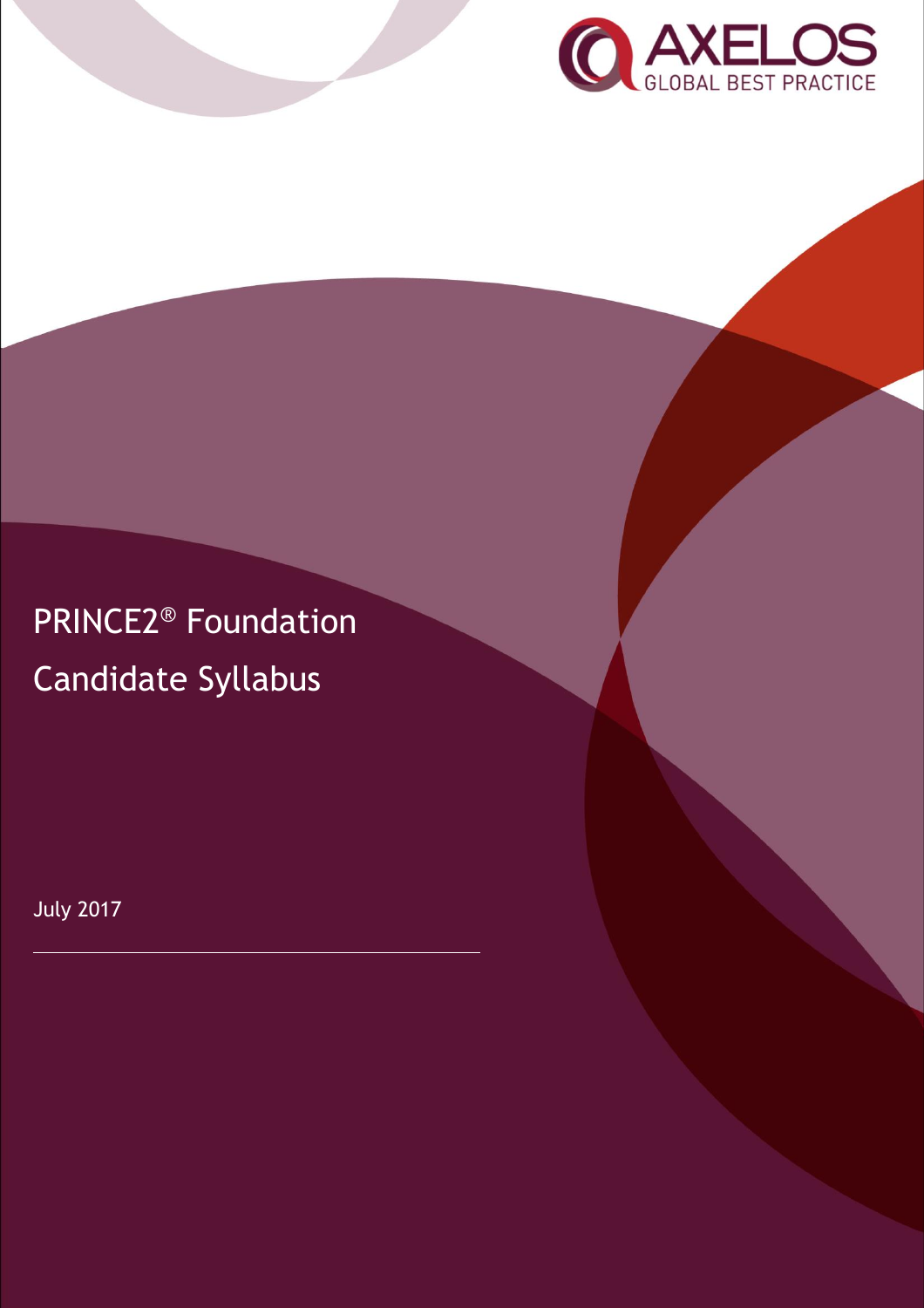## **Introduction**

The PRINCE2 Foundation qualification is intended for project managers and aspiring project managers. It is also relevant to other key staff involved in the design, development and delivery of projects, including: project board members (e.g. senior responsible owners), team managers (e.g. product delivery managers), project assurance (e.g. business change analysts), project support (e.g. Project and Programme Office personnel), and operational line managers/staff.

The PRINCE2 Practitioner examination is intended to assess whether a candidate can recall and understand the PRINCE2 project management method (as described in the syllabus below). The PRINCE2 Foundation qualification is a prerequisite for the PRINCE2 Practitioner exam, which assesses the ability to apply understanding of the PRINCE2 project management method in context.

## Exam Overview

| Material<br>allowed     | None                    | This is a 'closed book' exam. The Managing Successful Projects with<br>PRINCE2 publication, 2017 edition, should be used for study, but is NOT<br>permitted to be used in the exam.                                                                       |
|-------------------------|-------------------------|-----------------------------------------------------------------------------------------------------------------------------------------------------------------------------------------------------------------------------------------------------------|
| <b>Exam</b><br>duration | 60 minutes              | Candidates taking the exam in a language that is not their native or<br>working language may be awarded 25% extra time, i.e. 75 minutes in<br>total.                                                                                                      |
| Number of<br>marks      | 60 marks                | There are 60 questions, each worth 1 mark. There is no negative marking.                                                                                                                                                                                  |
| Pass mark               | 33 marks                | You will need to get 33 questions correct (55%) to pass the exam.                                                                                                                                                                                         |
| Level of<br>thinking    | Bloom's<br>levels 1&2   | "Bloom's level" describes the type of thinking needed to answer the<br>question. For Bloom's level 1 questions, you need to recall information<br>about the PRINCE2 method. For Bloom's 2 questions, you need to show<br>understanding of these concepts. |
| Question                | Classic,                | The questions are all 'multiple choice'.                                                                                                                                                                                                                  |
| types                   | Missing word,<br>& List | For the 'classic' questions, you have a question and four answer options.                                                                                                                                                                                 |
|                         |                         | For the 'missing word' questions, there is a sentence with a word missing<br>and you have to select the missing word from four options.                                                                                                                   |
|                         |                         | For the 'list' questions, there is a list of four statements and you have to<br>select the two correct statements.                                                                                                                                        |

#### Example 'classic' question:

c) Progress d) Risk

Which is one of the four integrated elements within PRINCE2? a) Quality b) Role descriptions c) Processes d) Product descriptions Example 'missing word' question: Identify the missing word in the following sentence. A purpose of the [ ? ] theme is to control any unacceptable deviations from the project's objectives. a) Change b) Plans Example 'list' question: Which two statements about tailoring are CORRECT? 1. Processes can be simplified or carried out in more detail. 2. Terminology can be changed to suit organizational standards. 3. Themes that are not relevant to the project can be excluded. 4. Project management team members can carry out any combination of roles. a) 1 and 2 b) 2 and 3 c) 3 and 4 d) 1 and 4

Please see the sample paper for an example of the exam format and content.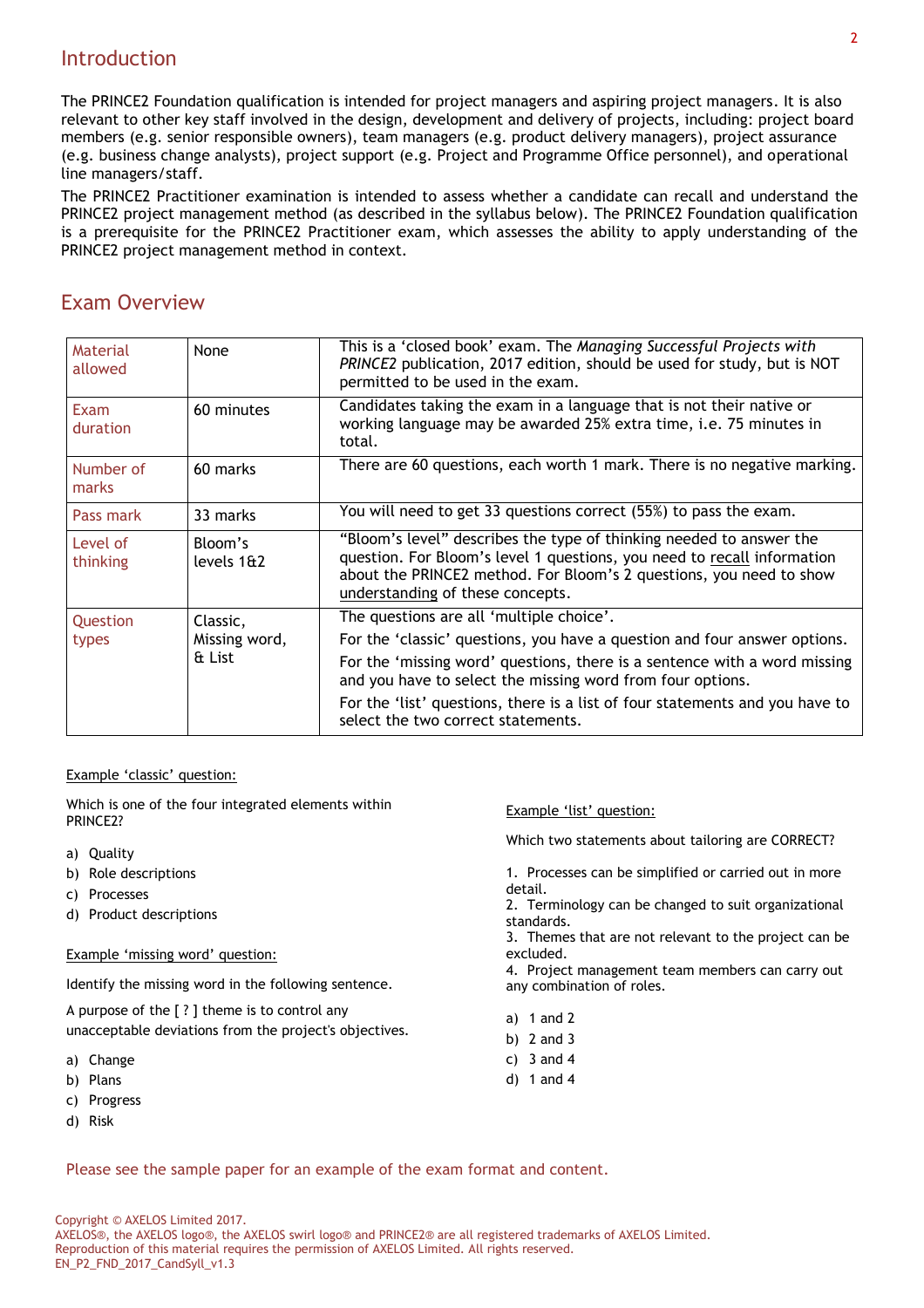## Syllabus

The tables below give a summary of the concepts that are tested in the exam, and the main parts of the manual in which these are described. The book references refer to the section stated, but not the subsections within that section, unless stated.

| Learning outcome 1 - Understand key concepts relating to projects and PRINCE2                                                                                                                                                                                                                                 |                           |                      |       |
|---------------------------------------------------------------------------------------------------------------------------------------------------------------------------------------------------------------------------------------------------------------------------------------------------------------|---------------------------|----------------------|-------|
| Assessment Criteria                                                                                                                                                                                                                                                                                           | <b>Book</b><br>references | Bloom's No.<br>level | marks |
| 1.1 Recall:<br>• the definition and characteristics of a project<br>the six aspects of project performance to be managed<br>$\bullet$<br>the integrated elements of PRINCE2: principles, themes, processes and the<br>$\bullet$<br>project environment<br>what makes a project a PRINCE2 project<br>$\bullet$ | 1.1, 1.3, 2.1,<br>2.3     | BL <sub>1</sub>      | 3     |
| 1.2 Describe:<br>• the features and benefits of PRINCE2<br>the customer/supplier context on which PRINCE2 is based                                                                                                                                                                                            | 1, 2.5, 2.5.4             | BL <sub>2</sub>      | 2     |

| Learning outcome 2 - Understand how the PRINCE2 principles underpin the PRINCE2 method                                                                                                                                                 |                           |                      |       |
|----------------------------------------------------------------------------------------------------------------------------------------------------------------------------------------------------------------------------------------|---------------------------|----------------------|-------|
| <b>Assessment Criteria</b>                                                                                                                                                                                                             | <b>Book</b><br>references | Bloom's No.<br>level | marks |
| 2.1 Explain the PRINCE2 principles:<br>• continued business justification<br>learn from experience<br>defined roles and responsibilities<br>manage by stages<br>manage by exception<br>focus on products<br>tailor to suit the project | Chapter 3                 | BL <sub>2</sub>      | 7     |
| 2.2 Explain which aspects of a project can be tailored, who is responsible, and how<br>tailoring decisions are documented                                                                                                              | $4.3.1 - 2$               | BL <sub>2</sub>      |       |

| Learning outcome 3 - Understand the PRINCE2 themes and how they are applied throughout the project                                           |                           |                      |       |
|----------------------------------------------------------------------------------------------------------------------------------------------|---------------------------|----------------------|-------|
| Assessment Criteria                                                                                                                          | <b>Book</b><br>references | Bloom's No.<br>level | marks |
| 3.1.1 Explain the purpose of:<br>the business case theme<br>$\bullet$<br>business case, benefits management approach<br>$\bullet$            | 6.1, A.1.1,<br>A.2.1      | BL <sub>2</sub>      |       |
| 3.1.2 Describe PRINCE2's minimum requirements for applying the business case<br>theme                                                        | 6.2                       | BL <sub>2</sub>      |       |
| 3.1.3 Define key concepts related to business justification, and the differences<br>between them: outputs, outcomes, benefits & dis-benefits | $6.1,$ fig $6.1$          | BL <sub>1</sub>      |       |
| 3.2.1 Explain the purpose of:<br>the organization theme<br>$\bullet$<br>communication management approach<br>$\bullet$                       | 7.1, A.5.1                | BL <sub>2</sub>      |       |
| 3.2.2 Describe what PRINCE 2 requires, as a minimum, for applying the organization<br>theme                                                  | 7.2, fig 7.3              | BL <sub>2</sub>      |       |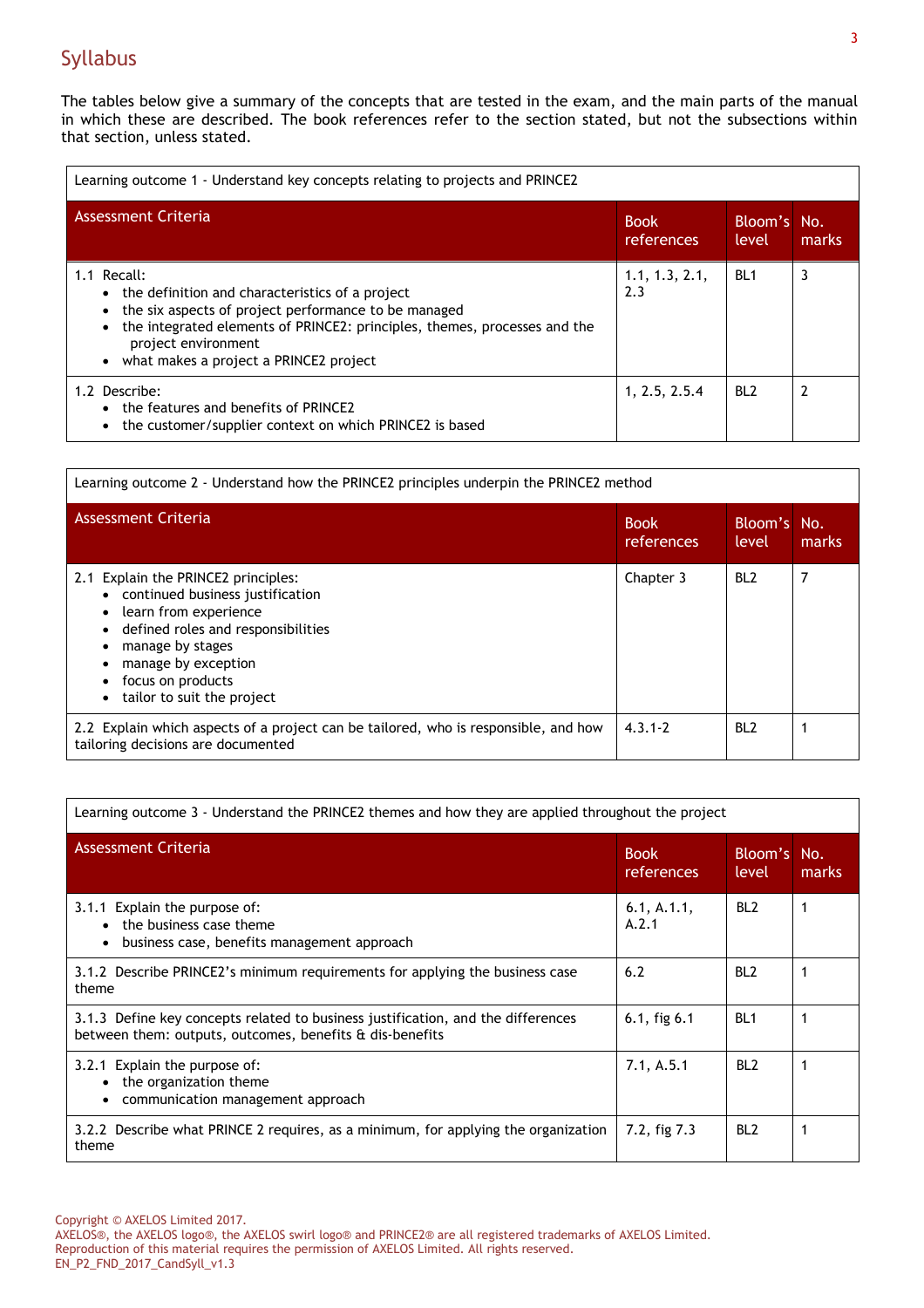# Syllabus (continued)

| Learning outcome 3 (continued) - Understand the PRINCE2 themes and how they are applied throughout the project                                                                                                                                                        |                                                     |                  |                |  |
|-----------------------------------------------------------------------------------------------------------------------------------------------------------------------------------------------------------------------------------------------------------------------|-----------------------------------------------------|------------------|----------------|--|
| <b>Assessment Criteria</b>                                                                                                                                                                                                                                            | <b>Book</b><br>references                           | Bloom's<br>level | No.<br>marks   |  |
| 3.2.3 Describe the role and responsibilities of:                                                                                                                                                                                                                      | $7.2.1$ (all                                        | BL <sub>2</sub>  | $\overline{4}$ |  |
| project board<br>change authority<br>executive<br>project manager<br>$\bullet$<br>senior user<br>team manager<br>$\bullet$<br>senior supplier<br>project support<br>$\bullet$<br>$\bullet$<br>project assurance<br>$\bullet$<br>including which roles can be combined | subsections)                                        |                  |                |  |
| 3.2.4 Explain key concepts related to organization:<br>stakeholder<br>$\bullet$<br>the three project interests and how these are represented within the four levels<br>$\bullet$<br>of management                                                                     | 7.1, fig 7.1,<br>fig $7.2$                          | BL <sub>2</sub>  | $\mathbf{1}$   |  |
| 3.3.1 Explain the purpose of:<br>$\bullet$ the quality theme (8.1),<br>product description, project product description, quality management<br>approach, quality register                                                                                             | 8.1, A.17.1,<br>A.21.1,<br>A.22.1, A.23.1           | BL <sub>2</sub>  | $\overline{2}$ |  |
| 3.3.2 Describe PRINCE2's minimum requirements for applying the quality theme                                                                                                                                                                                          | 8.2                                                 | BL <sub>2</sub>  | $\mathbf{1}$   |  |
| 3.3.3 Explain key concepts related to quality, and the differences between them:<br>• quality planning and quality control<br>• project assurance and quality assurance<br>• customer quality expectations and acceptance criteria                                    | 8.1.1, 8.3.6,<br>8.3.8                              | BL <sub>2</sub>  | $\mathbf{1}$   |  |
| 3.4.1 Explain the purpose of:<br>• the plans theme<br>project plan, stage plan, exception plan, team plan                                                                                                                                                             | $9.1, 9.2.1 - 4,$<br>A.16.1                         | BL <sub>2</sub>  | $\mathbf{1}$   |  |
| 3.4.2 Describe PRINCE2's minimum requirements for applying the plans theme                                                                                                                                                                                            | 9.2                                                 | BL <sub>2</sub>  | 1              |  |
| 3.4.3 Recall the steps in:<br>• the recommended approach to planning, including<br>• the recommended approach to defining and analyzing the products<br>and explain:                                                                                                  | fig 9.2, fig<br>9.6, 9.3.1.1                        | BL <sub>1</sub>  | $\overline{2}$ |  |
| • the factors to consider when structuring the project into management stages                                                                                                                                                                                         |                                                     | BL <sub>2</sub>  |                |  |
| 3.5.1 Explain the purpose of:<br>• the risk theme, including the purpose of a risk budget<br>• risk management approach, risk register                                                                                                                                | 10.1, 10.3.7,<br>A.24.1, A.25.1                     | BL <sub>2</sub>  | $\mathbf{1}$   |  |
| 3.5.2 Describe PRINCE2's minimum requirements for applying the risk theme.                                                                                                                                                                                            | 10.2                                                | BL <sub>2</sub>  | $\mathbf{1}$   |  |
| 3.5.3 Define key concepts related to risk, and the differences between them:<br>• a risk: threat or opportunity<br>recommended risk response types<br>risk owner and risk actionee<br>cause, event and effect<br>risk probability, risk impact and risk proximity     | 10.1, tab<br>10.3, 10.4.4,<br>10.4.1.2,<br>10.4.2.1 | BL <sub>1</sub>  | 2              |  |
| 3.5.4 Describe the recommended risk management procedure                                                                                                                                                                                                              | 10.3.2,<br>$10.4.1 - 5$                             | BL <sub>2</sub>  | 1              |  |
| 3.6.1 Explain the purpose of:<br>• the change theme, including the purpose of a change budget<br>• change control approach, configuration item record, issue register, issue<br>report, product status account                                                        | 11.1, 11.3.6,<br>A.3.1, A.6.1,<br>A.12.1, A.13.1    | BL <sub>2</sub>  | $\mathbf{1}$   |  |
| 3.6.2 Describe PRINCE2's minimum requirements for applying the change theme.                                                                                                                                                                                          | 11.2                                                | BL <sub>2</sub>  | 1              |  |

Copyright © AXELOS Limited 2017. AXELOS®, the AXELOS logo®, the AXELOS swirl logo® and PRINCE2® are all registered trademarks of AXELOS Limited. Reproduction of this material requires the permission of AXELOS Limited. All rights reserved. EN\_P2\_FND\_2017\_CandSyll\_v1.3